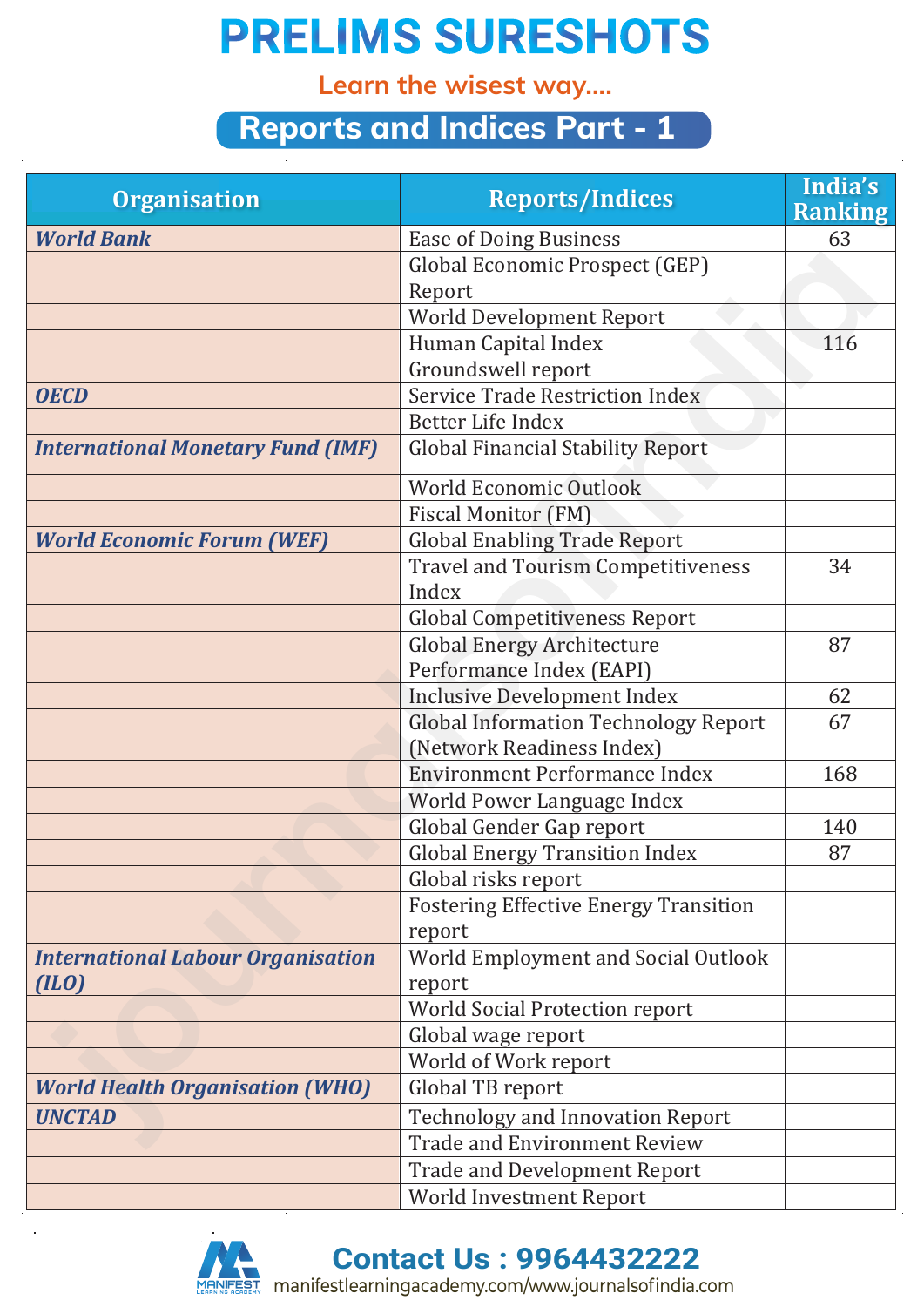# **PRELIMS SURESHOTS**

**Learn the wisest way....**

#### **Reports and Indices Part - 2**

|                                           | Economic Development in Africa           |     |
|-------------------------------------------|------------------------------------------|-----|
|                                           | Report                                   |     |
|                                           | <b>Least Developed Countries Report</b>  |     |
|                                           | <b>Review of Maritime transport</b>      |     |
| <b>UNESCO</b>                             | Science report                           |     |
|                                           | <b>Gender Parity index</b>               |     |
|                                           | The Education for All Development        |     |
|                                           | Index                                    |     |
| <b>UNICEF</b>                             | The State of the World's Children        |     |
|                                           | Report                                   |     |
| <b>UNICEF and WHO</b>                     | Water, Sanitation and Hygiene (WASH)     |     |
|                                           | report                                   |     |
| <b>United Nations Office on Drugs and</b> | Global Report on Trafficking in Persons  |     |
| <b>Crime (UNODC)</b>                      |                                          |     |
|                                           | World Wildlife Crime Report              |     |
| <b>IAEA</b>                               | <b>World Energy Investment Report</b>    |     |
| <b>OECD Nuclear Energy Agency and</b>     | 'Red Book' on Uranium                    |     |
| <b>IAEA</b>                               |                                          |     |
| <b>IUCN</b>                               | Red data book                            |     |
| <b>FAO and UNEP</b>                       | The State of the World's Forests (SOFO)  |     |
|                                           | report                                   |     |
| <b>UNDP</b>                               | <b>Gender Inequality Index</b>           |     |
| <b>UNEP</b>                               | Food waste index report                  |     |
|                                           | <b>Global Environment Outlook</b>        |     |
|                                           | <b>Emissions Gap report</b>              |     |
| <b>UNDESA</b>                             | <b>Global Forest Goals Report</b>        |     |
| <b>Financial Action Task Force (FATF)</b> | Global Money Laundering and Terrorist    |     |
|                                           | <b>Financing Threat Assessment (GTA)</b> |     |
|                                           | report                                   |     |
| <b>International Telecom Union (ITU)</b>  | <b>ICT Development Index</b>             | 134 |
| <b>Botanic Gardens Conservation</b>       |                                          |     |
| <b>International (BGCI)</b>               | State of the World's Trees Report        |     |
|                                           |                                          |     |
| <b>Reuters Institute for the Study of</b> | Digital News report                      | 31  |
| <b>Journalism (RISJ)</b>                  |                                          |     |
| <b>United Nations Population Fund's</b>   |                                          |     |
| (UNFPA)                                   | <b>State of World Population Report</b>  |     |
| <b>Sustainable Development Solutions</b>  |                                          |     |
| <b>Network for the United Nations</b>     | <b>World Happiness Report</b>            | 136 |
|                                           |                                          |     |



**Contact Us : 9964432222**

manifestlearningacademy.com/www.journalsofindia.com